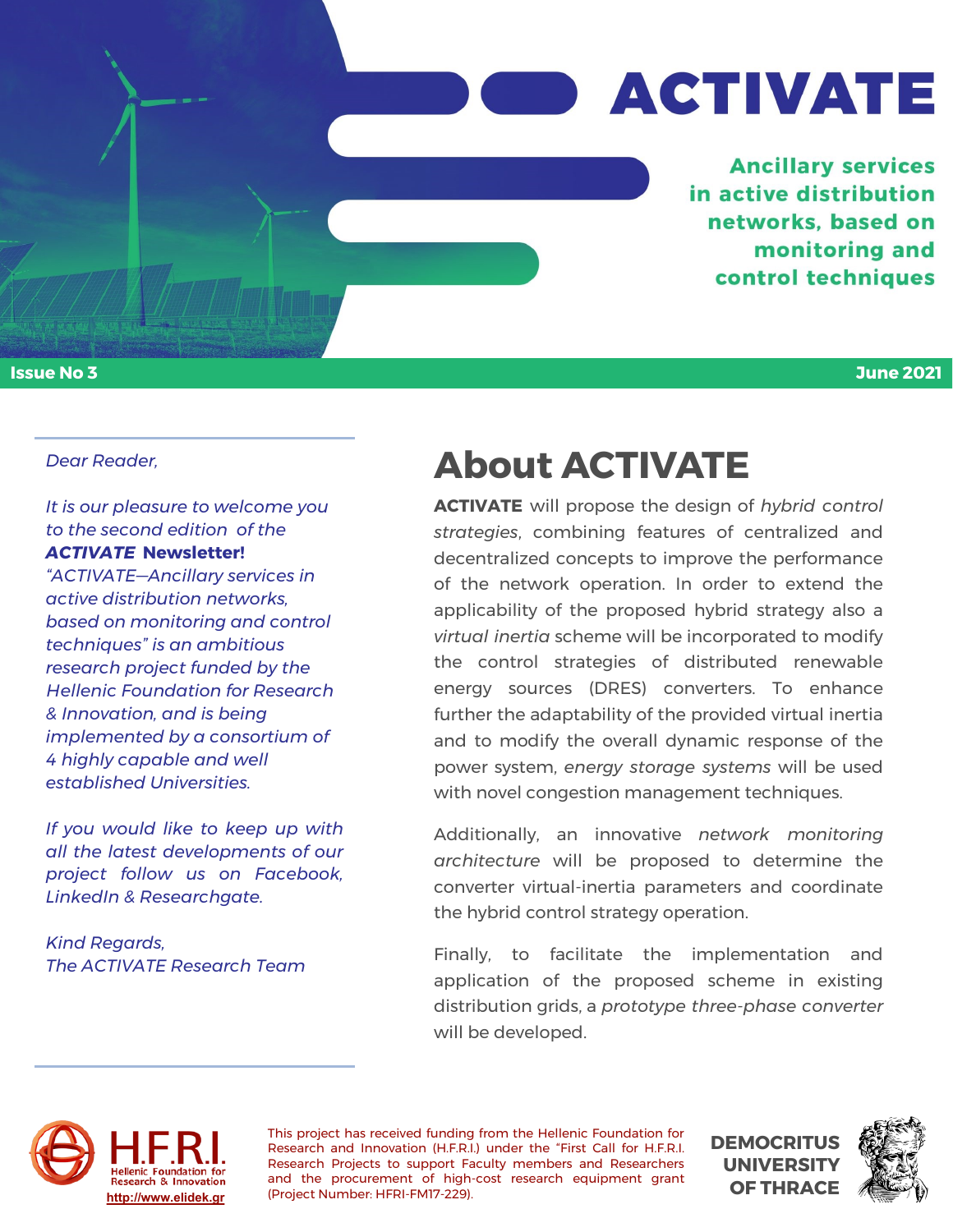

# **Project Progress So Far**

## **Ancillary services solutions for DSOs and TSOs**

A **unified control strategy for voltage regulation (VR), voltage unbalance mitigation (VUM) and congestion management** (CM) has been developed in ACTIVATE. The proposed architecture uses the reactive power of DRESs and the active/reactive power of distributed battery energy storage systems (DBESSs). The distinct characteristic of the proposed approach is that the implemented algorithms are decoupled allowing the individual handling of VR, VUM, and CM issues. The performance of the proposed control strategy has been tested in the IEEE LV European benchmark network and was compared against well-established control schemes proposed in the literature, including:

- a) A control scheme dealing with a consensus algorithm for voltage regulation using only the positive-sequence active power of DBESSs.
- b) A control scheme implementing droop-based *Q*(*V*) - *P*(*V*) method proposed to control the output power of both PVs and DBESSs.
- c) A phase-based implementation of the consensus algorithm for VR using only the active power of DBESSs.
- d) A droop-based *P*(*V*) solution with and without VUM capabilities



#### **Main lessons learnt**

- 1. The developed algorithms are characterized by **low-complexity**, **reduced monitoring needs** and **limited exchange of information**, facilitating their integration to the real distribution grids
- 2. The proposed approach outperforms the existing solutions in terms of **reduced network losses**, **improved DBESS utilization** and ability to **concurrently address VR, VUM, and CM issues**

 $H.F.R.$  The project is funded by the Hellenic **http://www.elidek.gr** Foundation for Research & Innovation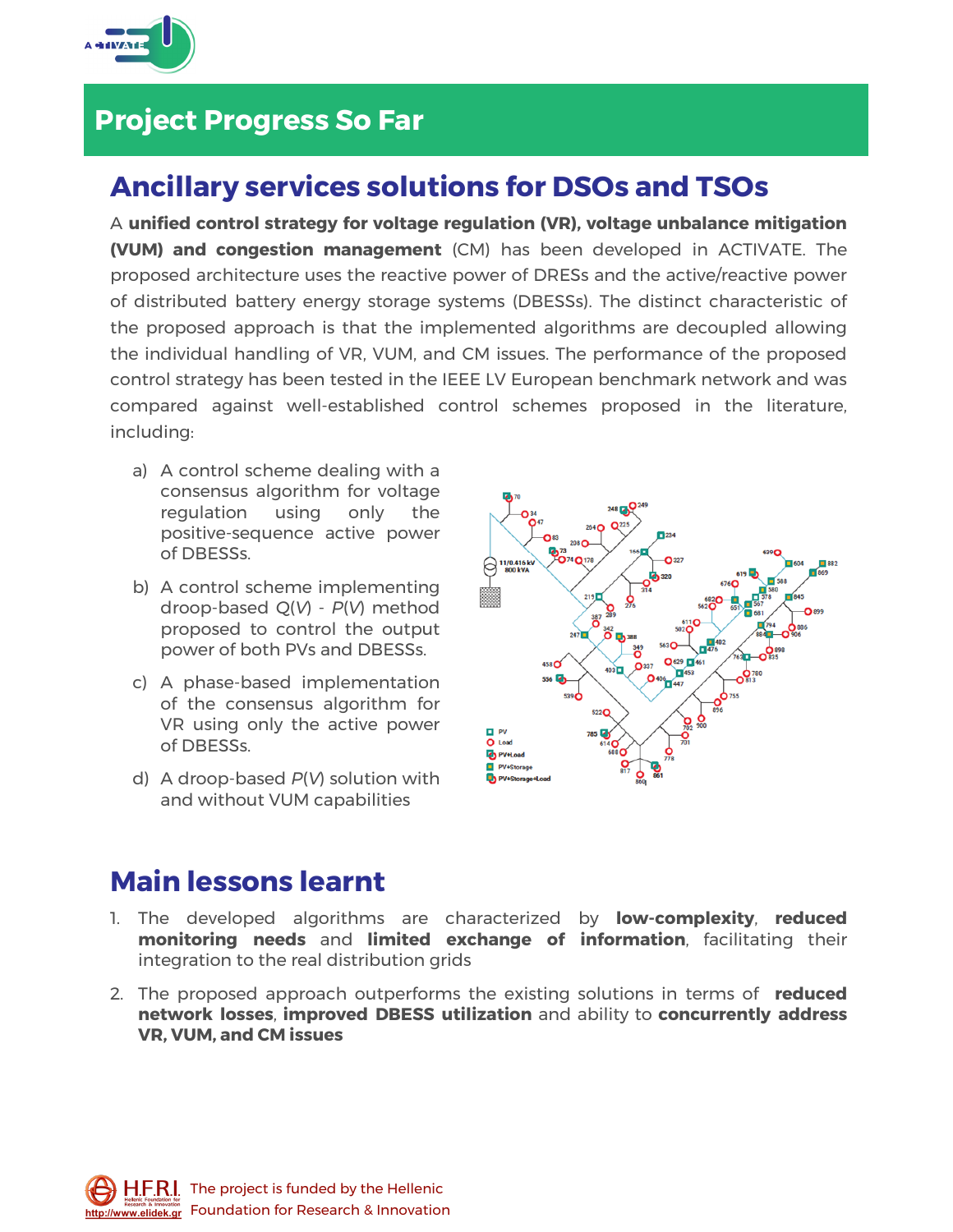

## **Project Progress So Far**

#### **Power smoothing techniques**

The vast majority of DRESs consists of photovoltaics and wind turbines. Their common characteristic is the highly variable output power depending mainly on the availability of the primary energy source. This variability affects the reliable operation of distribution networks, since voltage fluctuations may occur affecting the performance of voltagesensitive devices. Generally, the power smoothing capability can be provided by adopting at least one of the following solutions:

- control of DRESs to operate below the MPP
- active participation of loads to mitigate the variable output power of DRESs
- utilization of ESSs by applying smoothing techniques as **filtering-based algorithms**, e.g., moving-average (MA) and low-pass filtering (LPF), where the output power is filtered to reduce the frequency spectrum of the injected power or use **ramp rate controls** (RRC), where the output power saturates when the calculated ramp rate reaches a specific limit.

In ACTIVATE in order to develop an efficient **power smoothing control strategy** the impact of the most well-established power smoothing techniques (LPF, MA, and RRC) on the long-term performance of BESS has been investigated systematically. In the examined studies, **BESS aging** has been also considered by applying the rainflow cyclecounting algorithm to estimate the cycle aging, and thus BESS capacity degradation.

#### **Main lessons learnt and future work**

- 1. The most critical parameters that affect the **power smoothing** capability and the **BESS aging** have been identified by applying parametric analysis with high-resolution measurements.
- 2. At least one **BESS replacement** is needed with the PV lifetime.
- 3. **RRC outperforms** MA and LPF-based methods in terms of required BESS sizing, achieved smoothing, and capacity degradation.
- 4. In future **work** additional parameters that may affect the BESS capacity degradation, e.g., BESS temperature will be investigated. Furthermore, the impact of recently proposed sophisticated Kalman-filter and wavelet techniques will be examined.



The project is funded by the Hellenic  $\oint$ H.F.R.I. Foundation for Research & Innovation **http://www.elidek.gr**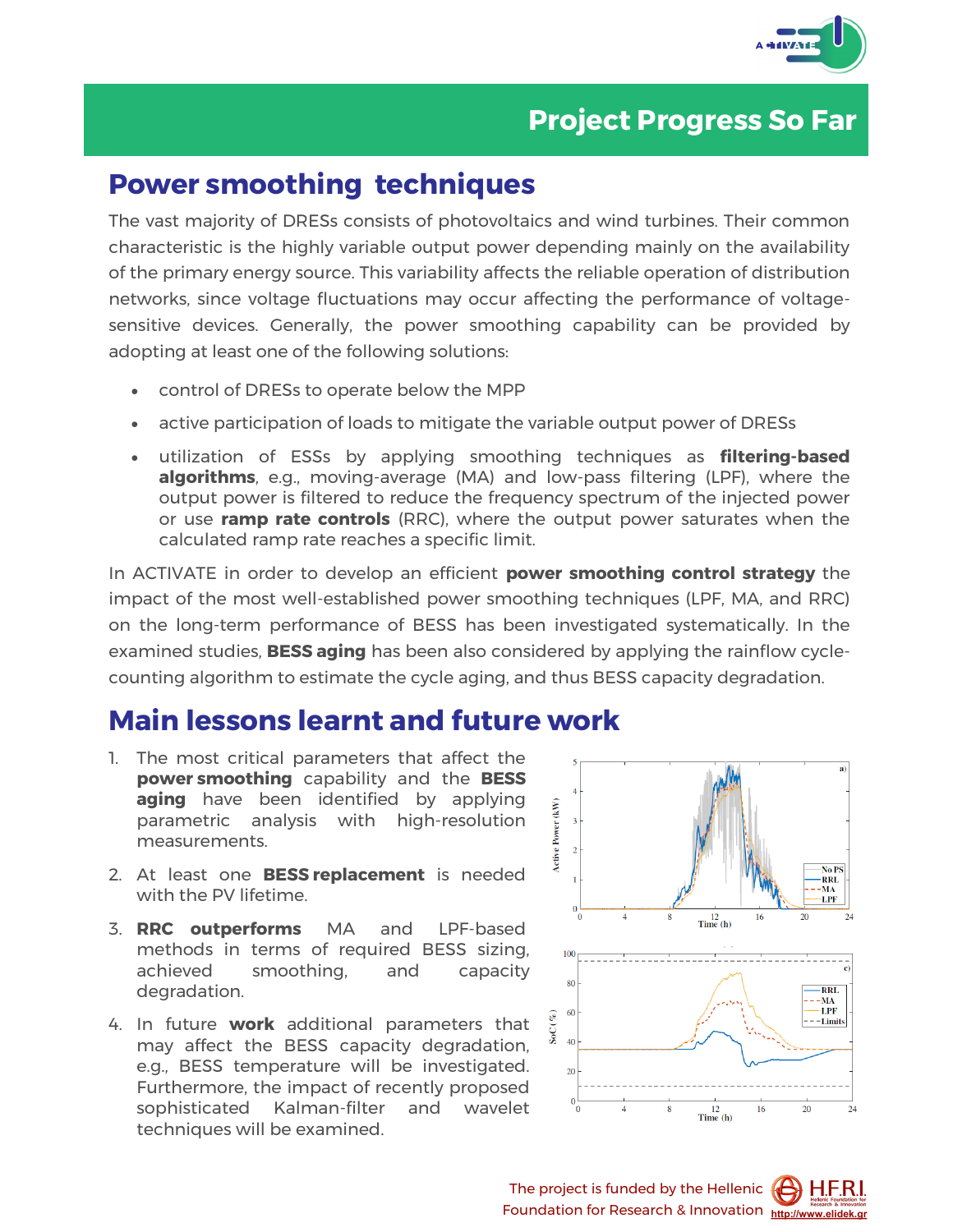

# **Project Progress So Far**

## **Multi-channel measurement-based identification methods**

Vital information regarding grid oscillations and stability margins of the power system can be provided by mode estimation. Mode estimation can be implemented in terms of **single-channel analysis** (system responses are analyzed as single entities) and **multichannel analysis** (a set of measured signals is processed). Generally, multi-channel analysis results into more accurate and generic results, by either analyzing **multiple signals simultaneously** (multi-signal fitting) or single-channel analysis is applied to each of the signals to derive modal estimates and the final estimates are calculated by **means of arithmetic mean** or **weighted averaging**. In this context, within ACTIVATE the following tasks have been done:

- The applicability and performance of different **multi-channel identification** approaches has been evaluated
- The analysis has been implemented in a **combined transmission-active distribution network (ADN)** to investigate mode propagation as well as the applicability of multi-signal architectures for the analysis of complex **TN - ADN** interactions
- Comparative analysis between **single**and **multi-channel** approaches has been performed

#### **Main lessons learnt**

- 1. **Inter-area modes** can be identified by using responses from both the TN and ADNs
- 2. **Multi-channel techniques** are more accurate, significantly reducing the impact of noise, canceling out also erroneous mode estimates (single channel analysis)



4. **VF** is the most suitable for **close to real time applications**, presenting **low computational burden** and **high immunity to noise**.



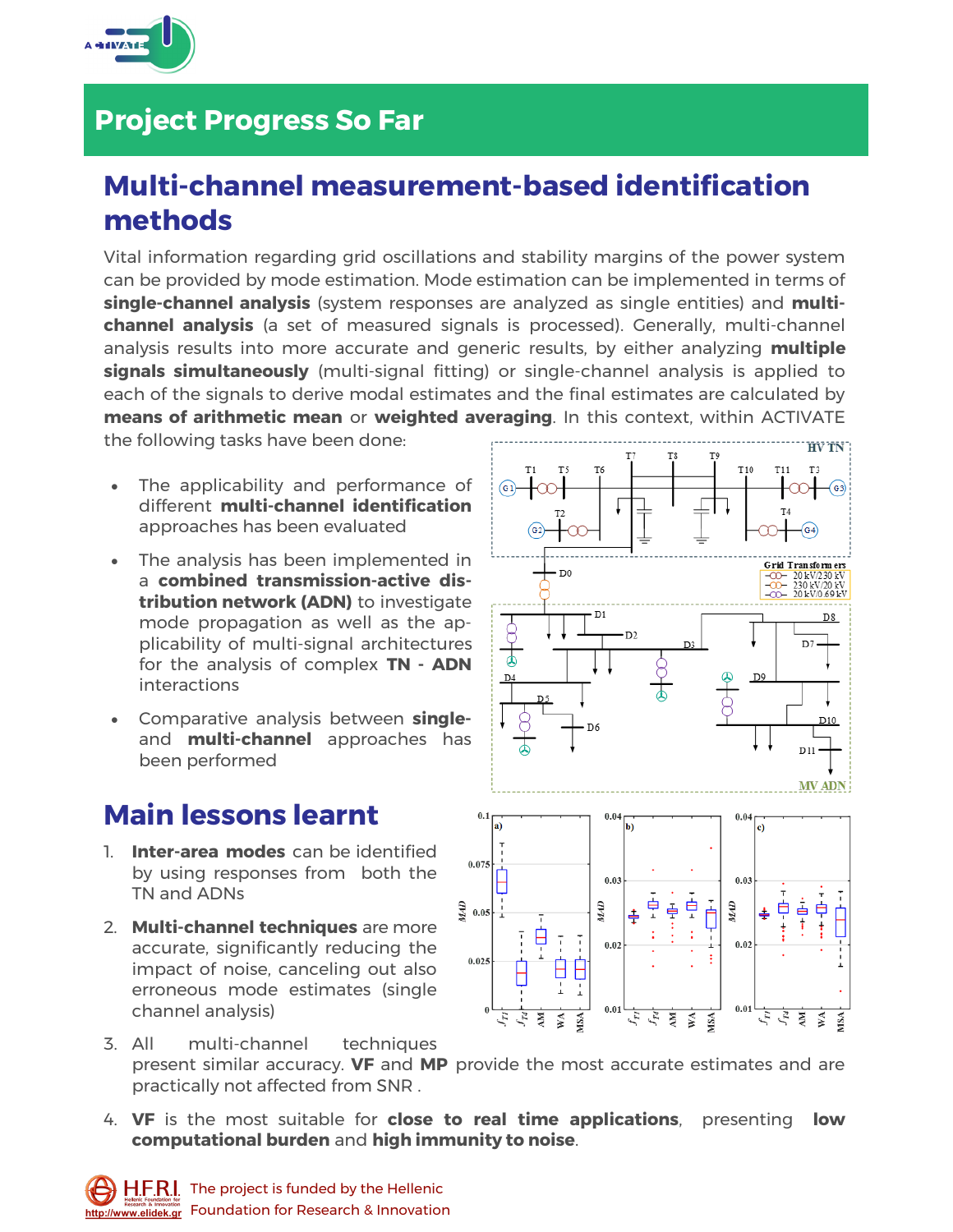

**IPST 2021** 

#### **Communication & Dissemination activities**

#### **Conference on Power System Transients, IPST 2021**

In our conference paper entitled '*Multi-channel measurement-based identification methods for mode estimation in power systems',* the applicability and the performance of the most known multi-channel measurementbased identification approaches for the modal analysis of modern power systems incorporating active distribution networks was analysed. The paper was presented in the IPST 2021 on 6-10 June 2021. The paper has been also accepted for publication in **Electric Power Systems Research journal** as part of the Special Issue "*Proceedings of the 15th International Conference on Power Systems Transients (IPST 2021)*".

**URL**: *https://doi.org/10.1016/j.epsr.2021.107157* 

## **Journal publication**

The project paper entitled '*Methodology for the Techno-Economic Assessment of Medium-Voltage Photovoltaic Prosumers Under Net-Metering Policy***'** was published in IEEE Access. The paper presents a techno-economic assessment methodology to evaluate the viability of net-

metering policy in medium-voltage prosumers, incorporating different decentralized voltage regulation techniques contained in the PV systems of the prosumers.

**URL**: *https://doi.org/10.1109/ACCESS.2021.3073780*

#### **Journal publication**

As a results of our D1.1 "Review of the state-of-the-art and technical solutions" the review paper '*Ancillary services in active distribution networks: A review of technological trends from operational and online analysis perspective'* was published in **Renewable and Sustainable Energy Reviews** of **Elsevier**.

**URL**: *https://doi.org/10.1016/j.rser.2021.111198*

## **Special Issue**

Within the frame of **ACTIVATE** we are guest editing the Special Issue entitled "*Modeling and Analysis of Active Distribution Networks and Smart Grids*", which will be published in *Energies MDPI*.

**URL**: *https://www.mdpi.com/journal/energies/ special\_issues/Active\_Distribution\_Networks*



**IEEE** Access

Multidisciplinary: Rapid Review: Open Access Journal

霽

**RENEWABLE AND** 

**SUSTAINABLE ENERGY REVIEWS** 

The project is funded by the Hellenic  $\left\langle \right\rangle$ Foundation for Research & Innovation **http://www.elidek.gr**